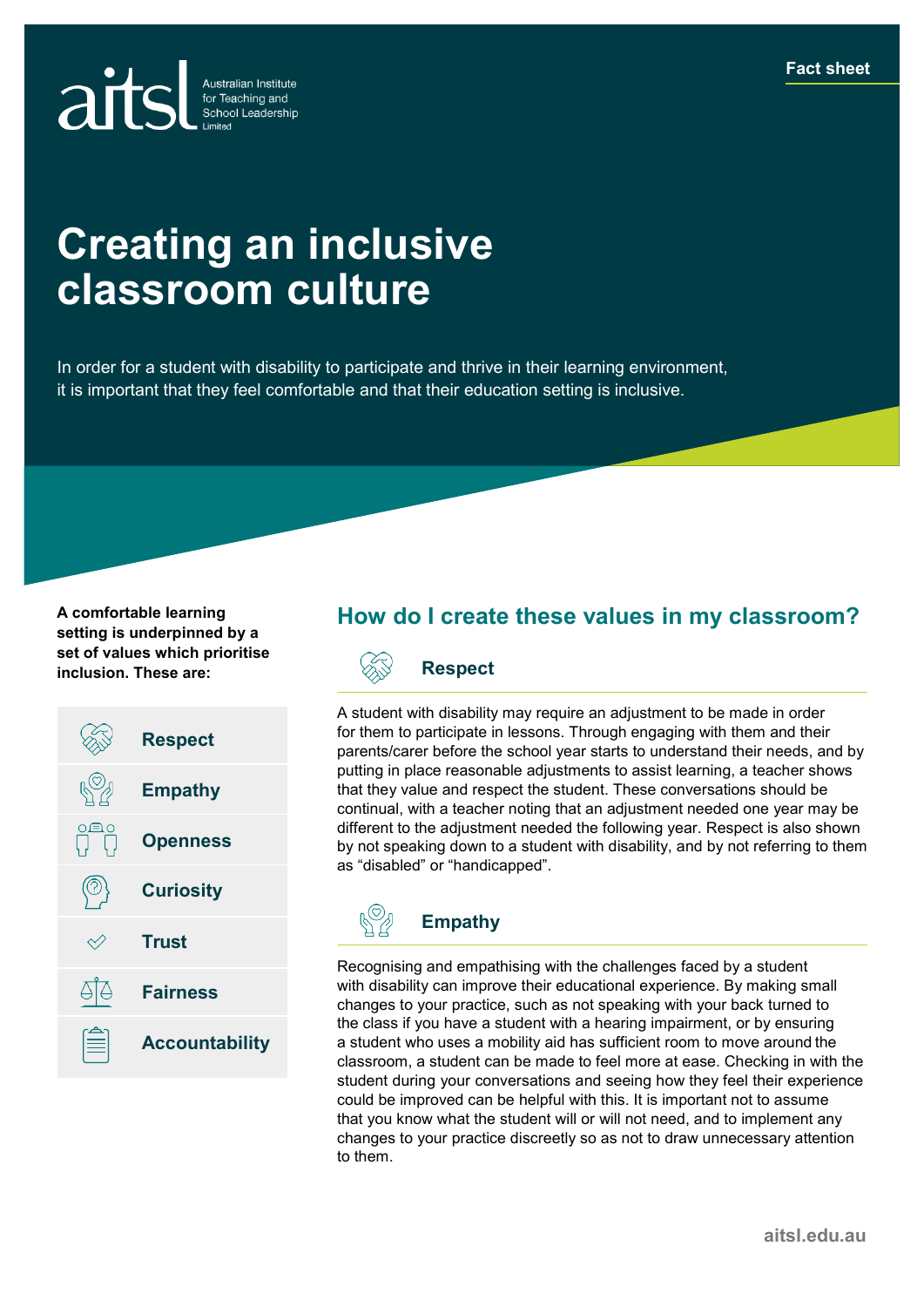

Being open not only includes speaking with and listening to a student with disability, but also fostering open-mindedness within a classroom environment. This can be done by encouraging students to focus on the abilities and not the disability of a student. Another way to encourage openmindedness is to choose resources (videos etc.) which include students with disability or to invite speakers who have a disability to the school.



#### **Curiosity**

Learning more about the student as a person, not just about their disability, is key to having them feel acknowledged in a learning environment. Through engaging with them around their interests and their strengths, as you would with any other student, the student will feel more comfortable being themselves in the classroom.



## **Trust**

Through embodying the above values, you will foster a relationship of trust with a student with disability. The student will trust that you, as their teacher, have their best interests at heart. It is important for the teacher to also trust that the student knows best when it comes to their abilities, how they learn, and how they like to interact in a classroom.



## **Fairness**

Striking a balance between meeting the needs of a student with disability and the needs of the rest of the class can sometimes be challenging. Through recognising that a student with disability may not be happy with a sideline role, be it in sports or in any other aspect of their learning, and by altering the plan for the lesson to cater for their participation, this balance can be struck. Fairness is also shown through the language used when speaking about a student with disability. By referring to them by their name, and not by their disability, you set the tone for how they are treated not only within the classroom but within the larger school environment.



## **Accountability**

Through recognising the important role that you play in the life of a student with disability, you must also take accountability for any actions or mistakes that you make which may be hurtful. Through engaging in self-reflection and professional learning which can enhance your knowledge of teaching a student with disability, you increase your awareness of the role that you play as an educator. While it may not always be possible, it can also be helpful to remind other teachers and leaders within the educational context that they too are accountable for the learning experience of students with disabilities.

**In order for a student with disability to participate and thrive in their learning environment, it is important that they feel comfortable and that their education setting is inclusive.**